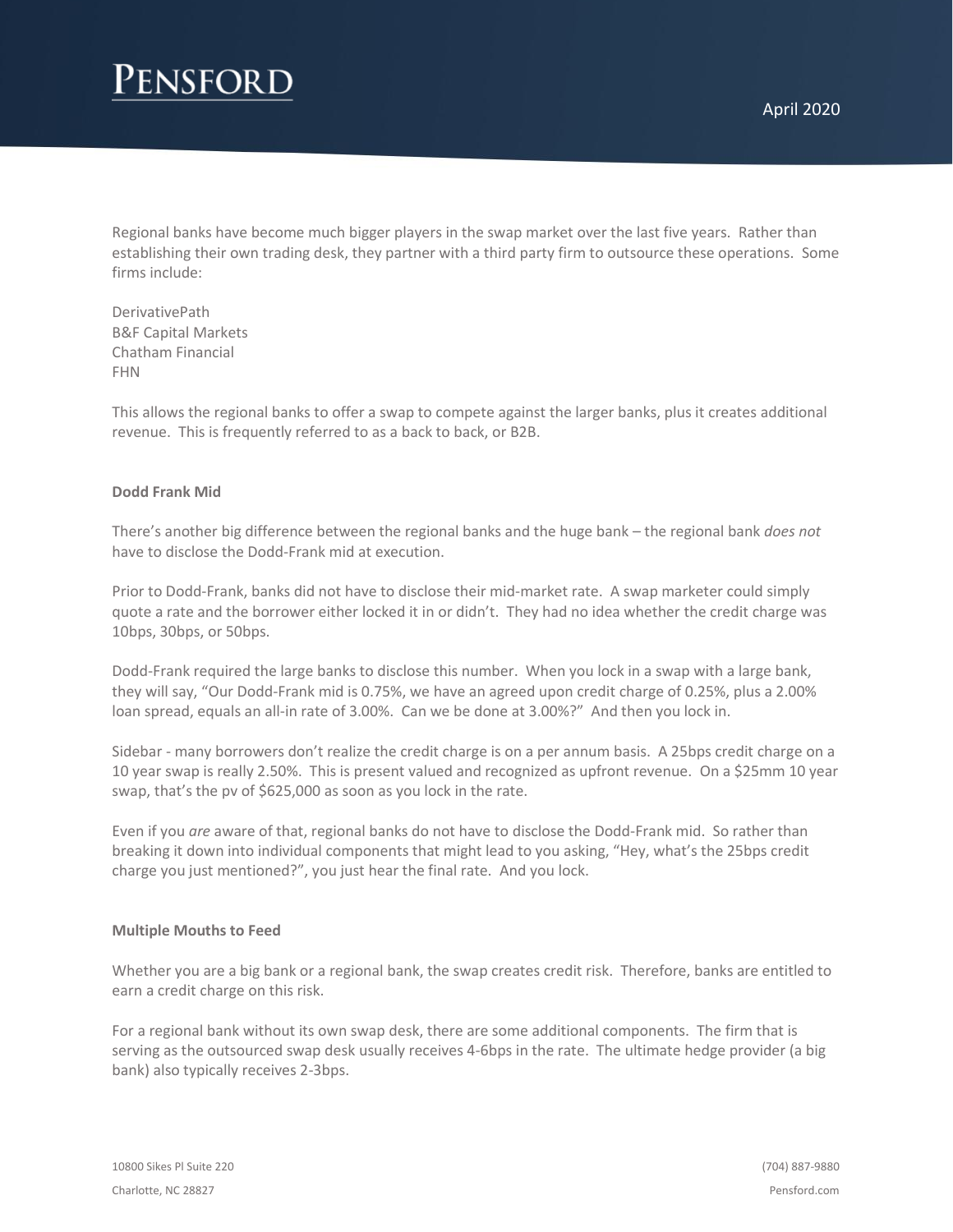# **ENSFOR**

| <b>Regional Bank</b>        |       | <b>Big Bank</b>      |       |
|-----------------------------|-------|----------------------|-------|
| Mid-market swap rate        | 0.75% | Mid-market swap rate | 0.75% |
|                             |       |                      |       |
| <b>Markups</b>              |       | <b>Markups</b>       |       |
| <b>Credit Charge</b>        | 0.25% | <b>Credit Charge</b> | 0.25% |
| Broker to Regional Bank     | 0.05% |                      |       |
| Back to Back Hedge Provider | 0.03% |                      |       |
| <b>Total Markup</b>         | 0.33% | <b>Total Markup</b>  | 0.25% |

| <b>Regional Bank</b>           |       | <b>Big Bank</b>               |
|--------------------------------|-------|-------------------------------|
| Mid-market swap rate           | 0.75% | Mid-market swap rate<br>0.75% |
|                                |       |                               |
| <b>Markups</b>                 |       | <b>Markups</b>                |
| Credit Charge                  | 0.25% | Credit Charge<br>0.25%        |
| <b>Broker to Regional Bank</b> | 0.05% |                               |
| Back to Back Hedge Provider    | 0.03% |                               |
| <b>Total Markup</b>            | 0.33% | <b>Total Markup</b><br>0.25%  |

You lock in 1.08% instead of the 1.00% you may have been quoted by a bank with its own swap desk.

In that same example as before (\$25mm 10yr), that's an additional \$200k of interest expense to you.

It's important to isolate, quantify, and negotiate each individual component.

This is especially important since regional banks are more likely to offer longer term loans (7 and 10 years) than the big banks, and this translates into much more revenue.

## **Credit Charge**

If asked about credit charge, the regional bank will typically reference *their* credit charge.

"What's your credit charge on this?" – borrower.

"25 basis points, which is normal in this market," – regional lender.

But they avoid mentioning the *total* markup.

#### Case Study 1

Two phase mixed use in Houston, Texas. Borrower had already locked in half of the debt, was getting ready to lock in other half of debt. Borrower had specifically asked about the swap profit on the first swap and was told 25bps.

Our analysis showed that the swap was executed at least 36bps over mid, an increase of \$157k of swap revenue to the bank.

The lender had not disclosed the additional 4bps to the broker and 3bps to the back to back provider. On subsequent phone calls, it was determined that the swap had generated an additional 3bps that was not rebated back to the client even though it exceeded the agreed-upon 25bps.

On the second swap, we negotiated a lower rate, received a refund from the overage on the first swap, and significantly improved the ISDA Agreement.